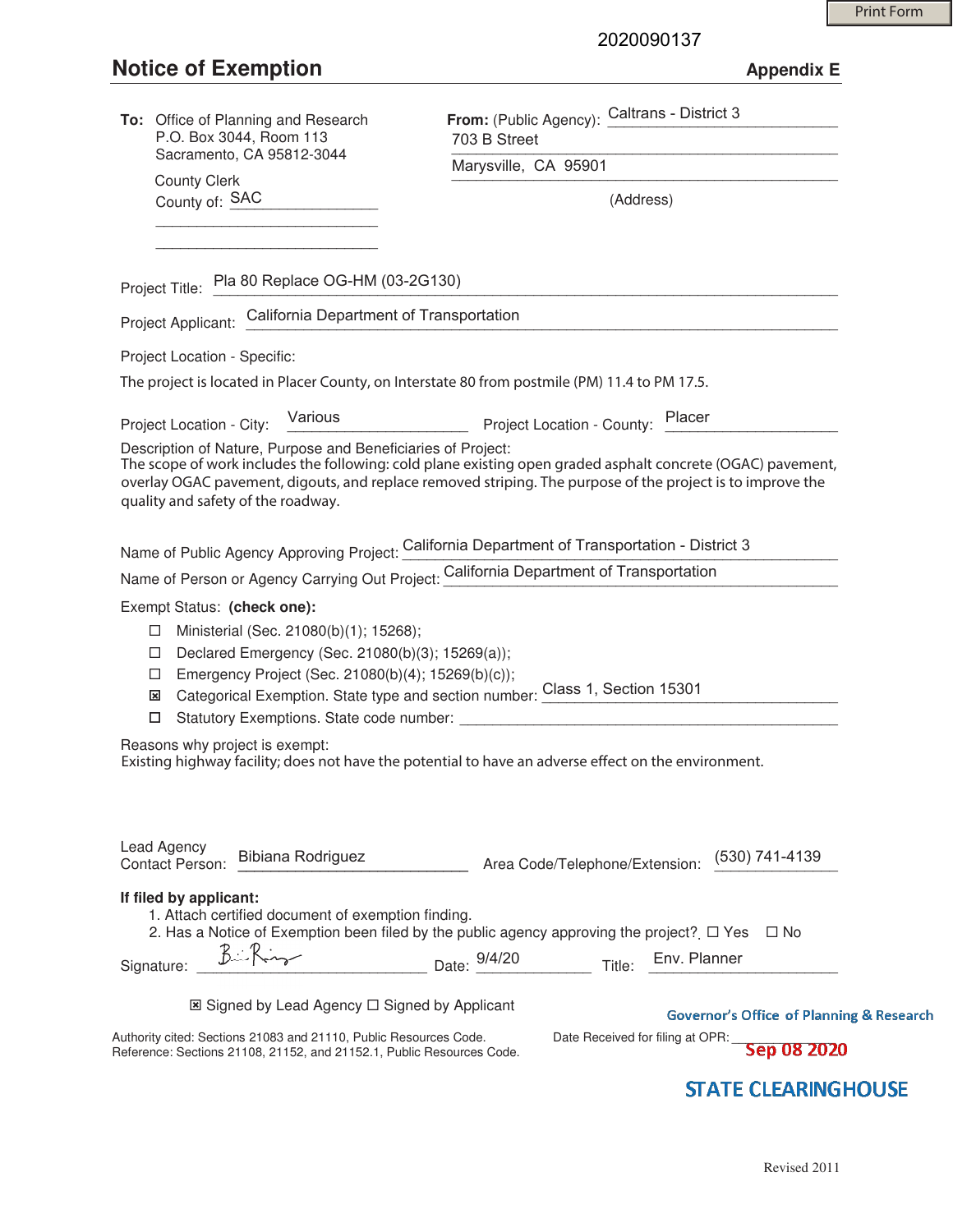

## **CEQA EXEMPTION / NEPA CATEGORICAL EXCLUSION DETERMINATION FORM (rev. 05/2020)**

## **Project Information**

**DIST-CO-RTE:**03-PLA-80 **PM/PM:** 11.4/17.5

**EA:** 03-2G130 **Federal-Aid Project Number:**

# **Project Description**

The California Department of Transportation (Caltrans) is proposing a pavement rehabilitation project in Placer County, on Interstate 80 from postmile (PM) 11.4 to PM 17.5. The purpose of the project is to improve the quality and safety of the roadway. This project is needed to prevent further degradation of pavement.

(Continued on page 3)

# **Caltrans CEQA Determination** (Check one)

- ☐ **Not Applicable** Caltrans is not the CEQA Lead Agency
- ☐ **Not Applicable** Caltrans has prepared an IS or EIR under CEQA

Based on an examination of this proposal and supporting information, the project is:

- ☐ **Exempt by Statute.** (PRC 21080[b]; 14 CCR 15260 et seq.)
- ☒ **Categorically Exempt. Class** 1. (PRC 21084; 14 CCR 15300 et seq.)
	- $\boxtimes$  No exceptions apply that would bar the use of a categorical exemption (PRC 21084 and 14 CCR 15300.2). See the [SER Chapter 34](https://dot.ca.gov/programs/environmental-analysis/standard-environmental-reference-ser/volume-1-guidance-for-compliance/ch-34-exemptions-to-ceqa#except) for exceptions.
- □ **Covered by the Common Sense Exemption**. This project does not fall within an exempt class, but it can be seen with certainty that there is no possibility that the activity may have a significant effect on the environment (14 CCR 15061[b][3].)

# **Senior Environmental Planner or Environmental Branch Chief**

| Julia K. Green    | Mohe Bartlett | For | 9/4/2020 |
|-------------------|---------------|-----|----------|
| <b>Print Name</b> | Signature     |     | Date     |

# **Project Manager**

Jennifer J. Key

Jennifer J. Key<br>Print Name Signature Signature Date

9/4/2020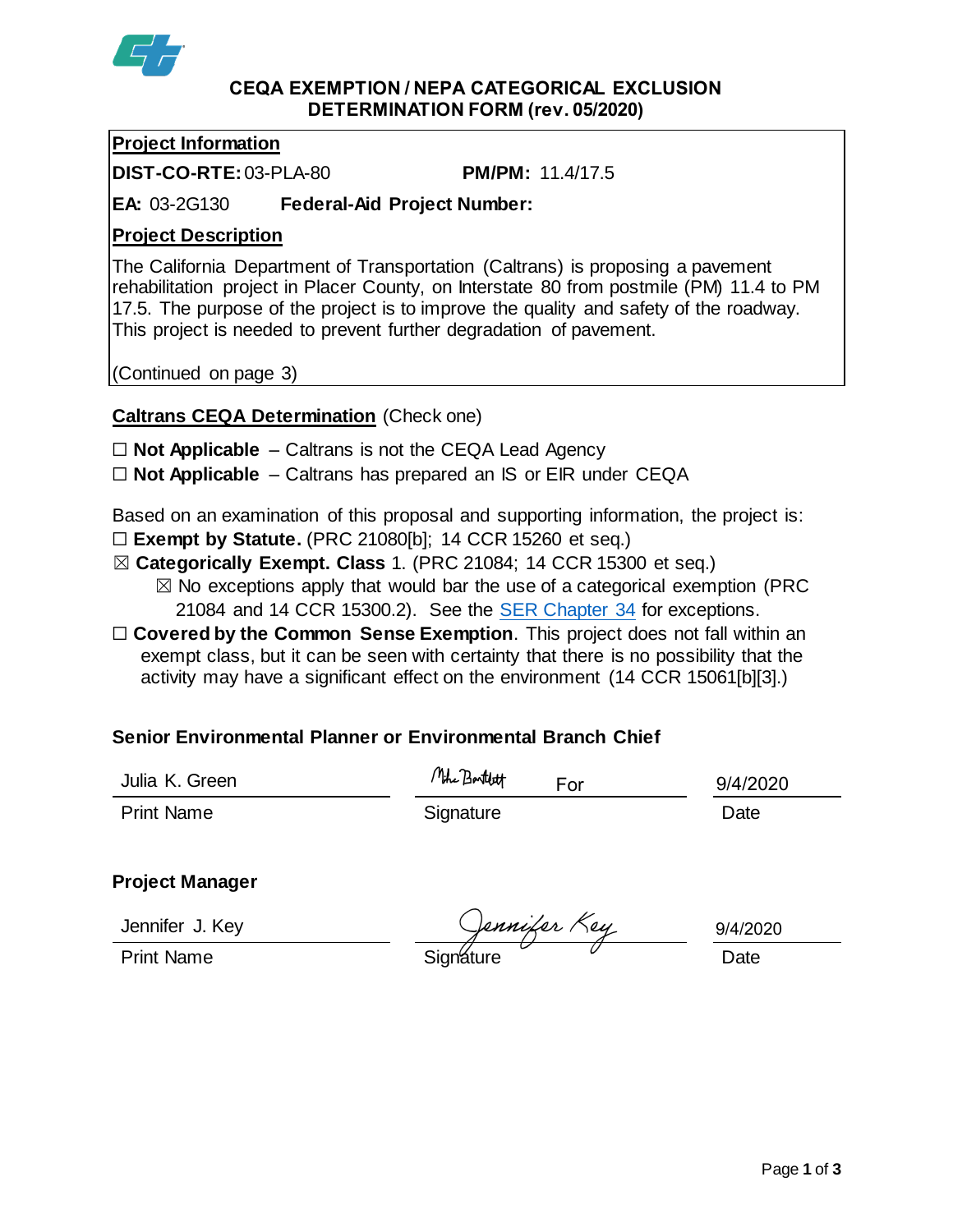

## **CEQA EXEMPTION / NEPA CATEGORICAL EXCLUSION DETERMINATION FORM**

## **Caltrans NEPA Determination** (Check one)

Caltrans has determined that this project has no significant impacts on the environment as defined by NEPA, and that there are no unusual circumstances as described in 23 CFR 771.117(b). See [SER Chapter 30](https://dot.ca.gov/programs/environmental-analysis/standard-environmental-reference-ser/volume-1-guidance-for-compliance/ch-30-categorical-exclusions#exception) for unusual circumstances. As such, the project is categorically excluded from the requirements to prepare an EA or EIS under NEPA and is included under the following:

□ 23 USC 326: Caltrans has been assigned, and hereby certifies that it has carried out the responsibility to make this determination pursuant to 23 USC 326 and the Memorandum of Understanding dated April 18, 2019, executed between FHWA and Caltrans. Caltrans has determined that the project is a Categorical Exclusion under:

- ☐ **23 CFR 771.117(c): activity (c)(N/A)**
- ☐ **23 CFR 771.117(d): activity (d)(N/A)**
- ☐ **Activity N/A listed in Appendix A of the MOU between FHWA and Caltrans**

□ 23 USC 327: Based on an examination of this proposal and supporting information, Caltrans has determined that the project is a Categorical Exclusion under 23 USC 327. The environmental review, consultation, and any other actions required by applicable Federal environmental laws for this project are being, or have been, carried out by Caltrans pursuant to 23 USC 327 and the Memorandum of Understanding dated December 23, 2016 and executed by FHWA and Caltrans.

## **Senior Environmental Planner or Environmental Branch Chief**

Print Name **Signature Date Signature Date** 

**Project Manager/ DLA Engineer**

N/A

Print Name **Signature Date** 

## **Date of Categorical Exclusion Checklist completion:** N/A **Date of Environmental Commitment Record or equivalent:** N/A

Briefly list environmental commitments on continuation sheet if needed (i.e., not necessary if included on an attached ECR). Reference additional information, as appropriate (e.g., additional studies and design conditions).